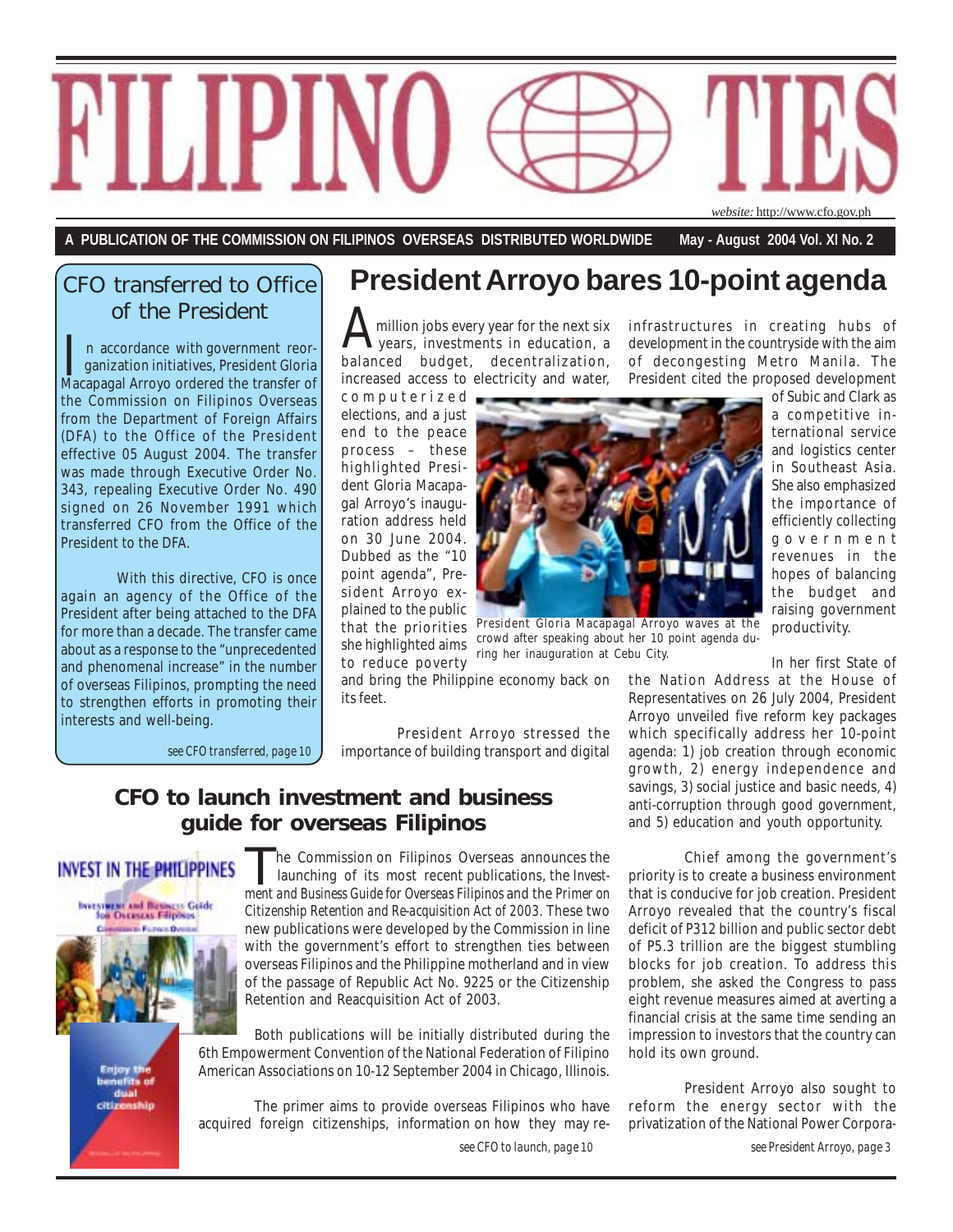## *News From Abroad*

## **U.S. honors veterans with memorial**

 pril 29, 2004 marked the public o pening of the World War II Memopril 29, 2004 marked the public o-<br>pening of the World War II Memo-<br>rial, the United States of America's lasting tribute to honor the 16 million who served in the U.S. Armed Forces during the Second World War. Located on 17<sup>th</sup> Street, between Constitution and Independence Avenues, it is flanked by the Washington Monument to the east and the Lincoln Memorial to the west. The Memorial is operated by the National Park Service and is open to visitors 24 hours a day, seven days a week.



The World War II Memorial during the day. At far end is the Washington Monument.



As night time falls, the memorial is bathed with bright lights, making it more spectacular and breathtaking.

A dedication ceremony was held on 29 May 2004 led by President George W. Bush, former Presidents Clinton and Bush, and U.S. Senator Bob Dole. Speaking before a crowd of veterans and their family members, Senator Dole expressed that the memorial is "a tribute to the physical and moral courage that makes heroes out of farm and city boys...to lay down their lives for people they'll never meet."

Many veterans, however,

lamented that the nation's tribute came too late for their comrades. Of the 16 million who served, only about four million are still alive and are dying at the rate of 1,056 a day.

*see US honors, page 10*

## **Filipinas clinch two firsts in Italy**

 ollowing the adoption of a proposal to allow the election of immigrants to Rome's city council, Filipina Irma Tobias was elected in March 2004 to represent immigrants Following the adoption of a proposal to allow the election of immigrants to Rome's<br>city council, Filipina Irma Tobias was elected in March 2004 to represent immigrants<br>from Asia and Oceania. Hailing from Sta. Cruz, Laguna, councilors elected to represent the estimated 250,000 immigrants living in the city of Rome, Italy.

Tobias' election marked the institutionalization of a consultative mechanism that allows foreign residents in Rome to participate in matters concerning integration and assimilation. These include programs and policies dealing with the promotion of civil and political rights, prevention of discrimination in public services and protection of equal opportunities between Italian citizens and foreigners.

In the same month, Italian President Carlo Ciampi awarded the Order to the Merit of the Italian Republic to Charito Basa, the first and only Filipina and one of the only four non-Italians to be conferred the said award. President Ciampi also named Ms. Basa as Knight of the Republic. The award came in recognition of Basa's contributions in "social development as well as in the promotion of the rights of women and migrants."

Basa's work with international non-government organizations such as Isis Inter-

### **U.S. Census: Filipino New Yorkers are better off compared with the rest of New York**

 n a community briefing held at the Phi- In a community briefing held at the Phi-<br>lippine Consulate General on 15 July<br>2004, the Asian American Equipolation of 2004, the Asian American Foundation of New York, in coordination with the Filipino American Human Services, Inc. issued a report saying that New York City's Filipino American population earn more money and have more education than New York residents as a whole.

Said observations were culled from 1990 and 2000 U.S. Census data featuring a series of demographic indicators, profiling New York City's Filipino residents. New York City's Filipino American population grew by 44% in the last decade and is considered the fourth-largest Asian American group in the city. More than half of Filipino Americans in New York reside in Queens and nearly three quarters were born outside the United States.

In all income measures, Filipinos in New York earned more than city residents overall. Filipinos had a median household income of US\$69,228 as compared to US\$38,923 for the total city population; median family income of US\$78,219 surpassing the entire city's US\$41,887; and per capita income of US\$27,065 as opposed to the city's US\$22,402. General poverty rate among Filipino Americans in New York was 6%, substantially lower than the city's 21% overall.

The large income may be attributed to education, where 84% of Filipino Americans in New York City had post-secondary education compared with 48% of all adult New Yorkers. Only 7% of New York City's Filipino adults dropped out of high school compared to more than onefourth of all adults. Filipino American school children in New York are twice as likely (40%) to go to private schools than all of New York's school children.

Nearly 40% of Filipinos in New York own their homes as compared to 30% of all

*see Filipinas clinch, page 11*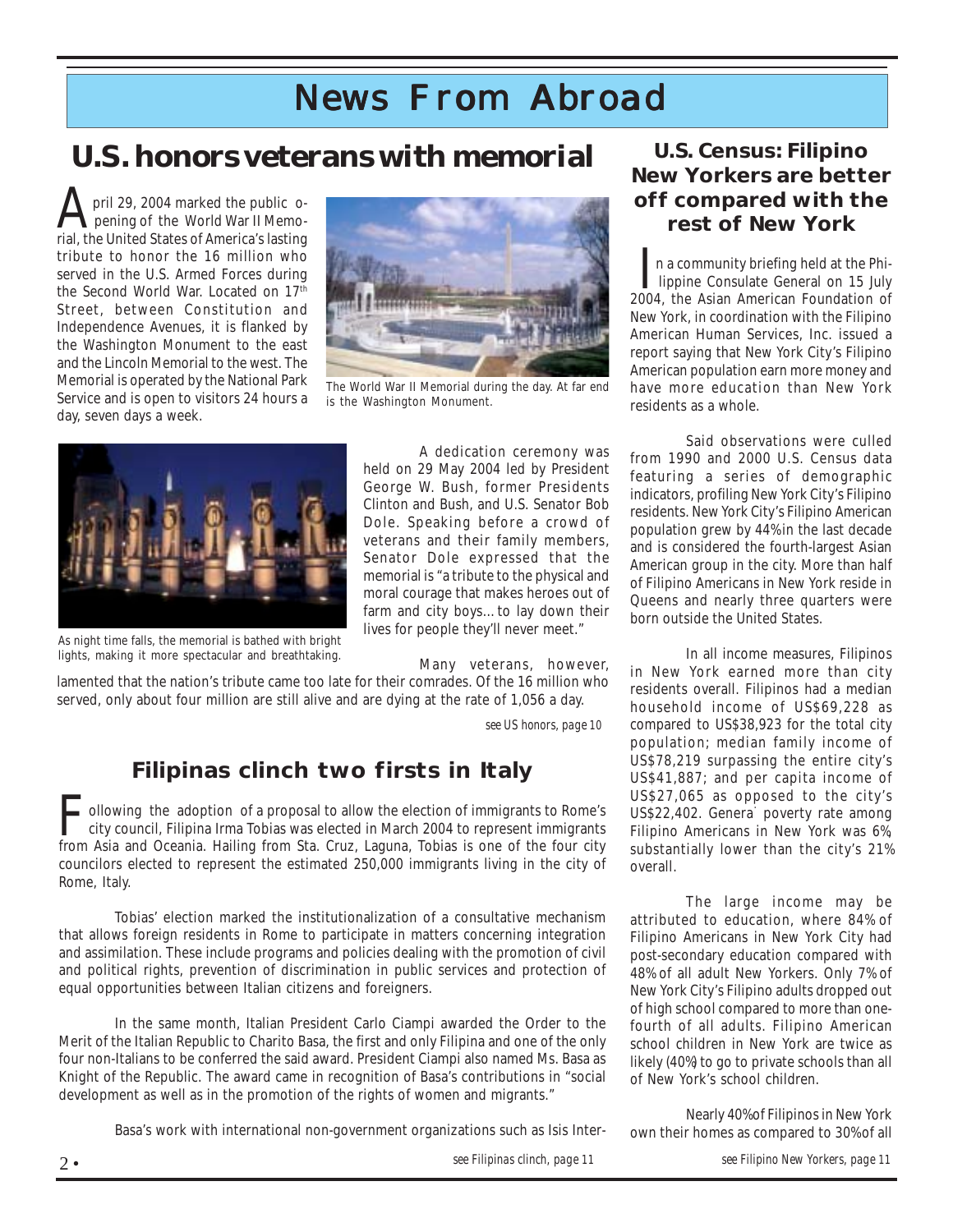### **FIL-AMEMPHIS extends free medical services to poor patientes in Bulacan**

 n response to the lack of access to health care and services of indigent In response to the lack of access to<br>health care and services of indigent<br>communities in the country, the Filipino-American Association of Metropolitan Memphis (Fil-AMemphis) of Tennessee, USA conducted a series of medical missions in Malolos City and Hagonoy, Bulacan on 05 to 11 June 2004. Some 30 doctors, nurses and other US volunteers, headed by Fil-AMemphis founder Fred McCaw, Jr. and current President Dr. Eduardo Cabigao, extended medical assistance to about 1,789 patients from various municipalities in Bulacan.

About 78 surgeries, including radical mastectomy, cholecystectomy, thyroidectomy, cleft lip and palate repair, and hernia repair, were performed by the foreign and local volunteer physicians at the Emilio G. Perez Memorial Hospital in Hagonoy. Free eye operations were also performed on 31 patients through the assistance of the Malolos Eye Clinic. Some 1,680 residents of Bulacan with various health problems also received free medical check-ups. The medical team distributed about 23 boxes of medicines and medical supplies, including 200 pairs of eyeglasses.

The US-based volunteers were joined by physicians and other health workers from Bulacan and Manila, local government officials and staff, and volunteers from the Grand Lodge of F&AM of the Philippines, the local sponsoring organization for the medical mission. The Malolos Masonic Lodge No. 46 coordinated the activities of the mission, including the pre-screening of patients and the schedule of the surgical operations.

For the past six years, the Fil-AMemphis has conducted medical and surgical missions in Nueva Ecija, Laguna, Bulacan and Pasig City.

For procedures and requirements in conducting medical missions in the country, interested parties may contact CFO's Projects Management Office at telephone number (632) 561-8327 or 561- 8321 (local 607/608) or through fax number (632) 561-8332 or email cfodfa@info.com.ph.

## **Demand for Skilled OFWs Continues**

 orldwide opportunities boom for overseas Filipino workers despite growing competition from other labor-exporting countries, the Department of Labor and Employment announced in a news conference held on 10 August 2004. Most labor-W receiving countries prefer and value Filipino workers because of their skills, work ethic and positive attitude.

According to the Labor Market Intelligence Report (LMIR), prepared by DOLE's Technical Education and Skills Development Authority, there is an emerging demand for infrastructure development project workers in the Middle East. OFWs are also needed for the new Dubai Mall in Abu Dhabi and the forthcoming 2006 Asian Games in Qatar. The United States, on the other hand, will require more nurses and teachers. The demand for new nurses is projected to increase by 25.3% in this decade alone. Canada is also expected to hire 59,000 to 113,000 nurses until 2011.

Furthermore, Asian countries are beginning to recognize the role of Filipino English teachers, engineers and information and communications technology professionals in maintaining their economic momentum. European countries are also able to care for their elderly population by hiring Filipino nurses, caregivers, and other medical and paramedical workers.

DOLE stressed, however, that OFWs should strengthen their knowledge of their host country's culture and language and continuously reinforce their capabilities and skills in response to the growing demand.

#### *President Arroyo... continued from page 1*

tion which has been incurring debts because of inefficiency. She pledged to continue pro-poor programs on employment, land reform and health and affirmed the government's commitment in tearing up the drug and kidnapping syndicates.

To fight graft and corruption, President Arroyo asked the Congress to pass a law that will intensify the Ombudsman's functions. She also pledged to expand government services while trimming down bureaucracy by abolishing government offices with overlapping functions. She stressed the importance of improving educational standards with emphasis on technical and vocational education as well as strengthening English, science, technology and values formation. She sought Congress' support in considering charter change to "enhance the country's freedom and flexibility to do more."

While the President's 35-minute speech was generally well-received, some could not help notice the absence of two key issues which were common subjects of the government's policy pronouncements for the past three years: terrorism and overseas Filipinos. Many recall President

 Arroyo as one of the first Asian leaders to support the United States' war against terror. The Philippines, has in fact, been the subject of several terror threats and attacks during President Arroyo's first three years in office.

President Arroyo's administration also saw the passage of three measures empowering and protecting overseas Filipinos, such as the Overseas Absentee Voting Act, Anti-Trafficking in Persons Act and Citizenship Retention and Reacquisition Act in 2003. Migrant-focused groups find the omission surprising, given that President Arroyo won overwhelmingly against her closest rival during the first-ever implementation of the Overseas Absentee Voting Act.

Others contend, however, that the lack of new policy pronouncements concerning overseas Filipinos does not equate to less attention given by the government in promoting the rights and well-being of Filipino migrants. Many share the view that with the looming financial crisis ahead, the role of overseas Filipinos in the development and progress of the Philippines has become more obvious now than ever before.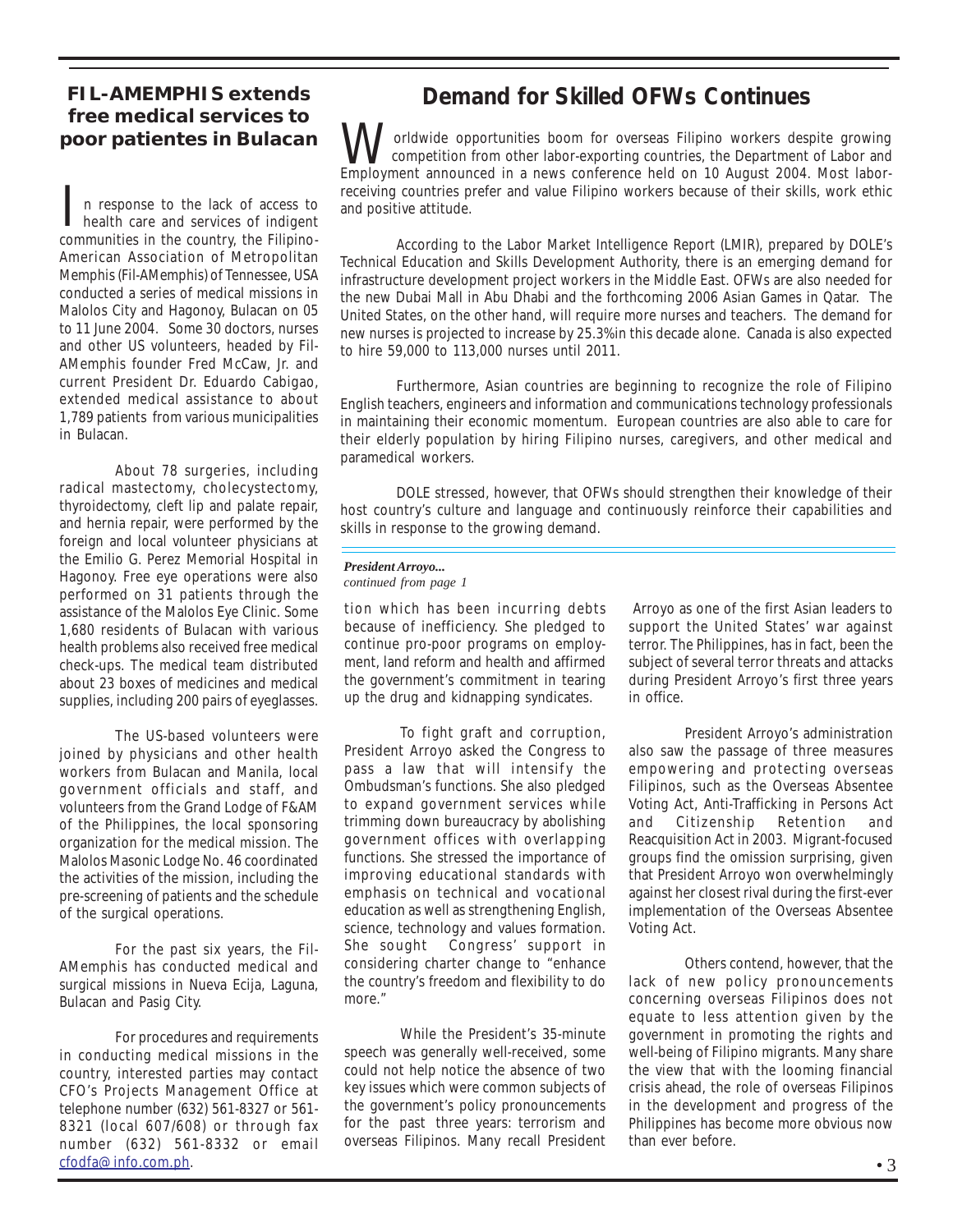

### **FILIPINO TIES**

#### **Editorial Board**

| Adviser        | Jose Z. Molano, Jr.        |
|----------------|----------------------------|
| Assoc. Editors | Golda Myra R. Roma         |
|                | Regina G. Galias           |
|                | Rino D. Paez               |
| Contributors   | Joselito J. Bantugan       |
|                | Jerry V. Colasito          |
|                | <b>Emeline Aura L Cruz</b> |
|                | Marita L. del Rosario      |
|                | Olivette A. Gabito         |
|                | Allen Joyce B. Jadie       |
|                | Frencel Louie T. Tingga    |
|                |                            |

ISSN 1655-1664

**Filipino Ties is now available online! E-mail us at cfodfa@info.com.ph to receive a copy on your e-mail three times a year or view the latest issue at www.cfo.gov.ph**



*Quotes from the Quill Quill*

**"I did not sacrifice policy to save a human life. I applied policy for that purpose."**

- President Gloria Macapagal Arroyo during her State of the Nation Address, justifying her decision to pull out the Philippine humanitarian contingent in Iraq to save OFW Angelo dela Cruz from being beheaded by his captors.

**"A borderless world doesn't preclude the idea of a home."**

- 19 year-old Patricia Evangelista, in her award-winning speech about the Filipino diaspora where she bested 59 other student contestants from 37 countries in the International Public Speaking Competition conducted by the English Speaking Union (ESU).

## **perspective Filipino migration and the population question**

 he alarming rate of population growth in the Philippines has spawned a pletho-The alarming rate of population growth<br>in the Philippines has spawned a pletho-<br>ra of legislations aimed at arresting the country's high birth rate, which is considered by some individuals to be a major impediment to economic growth. To address the country's rapidly growing population at 2.36% annually, legislators have proposed a two-child policy, five-year pregnancy and services moratorium, one-woman policy, and marrying at mid-age. House Bill no. 16 filed by Albay Representative Edcel Lagman proposed to give incentives to couples who will limit their number of children to two or less by providing them better access to education and other social services.



Population has been the most avoided issue of the 2004 Philippine Presidential campaign. The question is, how long can we avoid addressing it?

On the other hand, some believe that population increase is eventually good for the economy. In the article "Booming population: a bonus for migration?", Isagani dela Paz quoted economist and academician Dean Bernardo Villegas saying the government should not be afraid of a growing population since these Filipinos will become "the country's "demographic bonus" – a major source of manpower in a world of aging populations hungry for labor." Villegas is banking on today's young to become future migrant workers, and thus help boost the economy.

#### **More growth or more poverty?**

Ideally, population growth, complemented by higher levels of domestic productivity, accessible education, and supported by responsive government programs and policies, can provide a strong labor force that can fuel economic growth. However, current economic indicators don't bring much hope for the four new Filipinos being born every minute.

The Philippines ranks as the  $14<sup>th</sup>$  most populous country in the world and  $8<sup>th</sup>$  in terms of population density following countries like India, Bangladesh, and South Korea, among others. Population trends reveal that the Philippines has a very young population, 50% of which are below the age of 21. The Bureau of Labor and Employment Statistics reveal that while a bigger percentage of the population is comprised of economically productive people (those aged 15 years old and above), only 66.7% are actually employed. Furthermore, the country's dependency ratio shows that one Filipino is providing for four others, a burden that many Filipinos are unable to take up and eventually pass on to the government. In 2003, the Philippines registered an unemployment rate of 11.4 percent, with the youth accounting for the bulk of the unemployed at 47.1%.

Dr. Nimfa Ogena, Director of the UP Population Institute, examined the link between population and international migration. She asserted that with the increasing proportion of young population in the Philippines, the challenge is how to respond to the increasing number of people competing for jobs in the labor market. A larger population implies higher competition for work, and a lower proportion of people looking for and getting work leads to a higher proportion of people in poverty. Since the size of the economically productive ages is seen to increase over the years, there is greater need for placement in overseas or local jobs.

Given the current upward trend for population figures and the high fertility rate among Filipinos, she stressed the need to focus on the generation of employment opportunities, not only locally but also overseas. "Given the population projections that we have", Ogena said, "there is definitely a need to pursue more labor-exporting activities."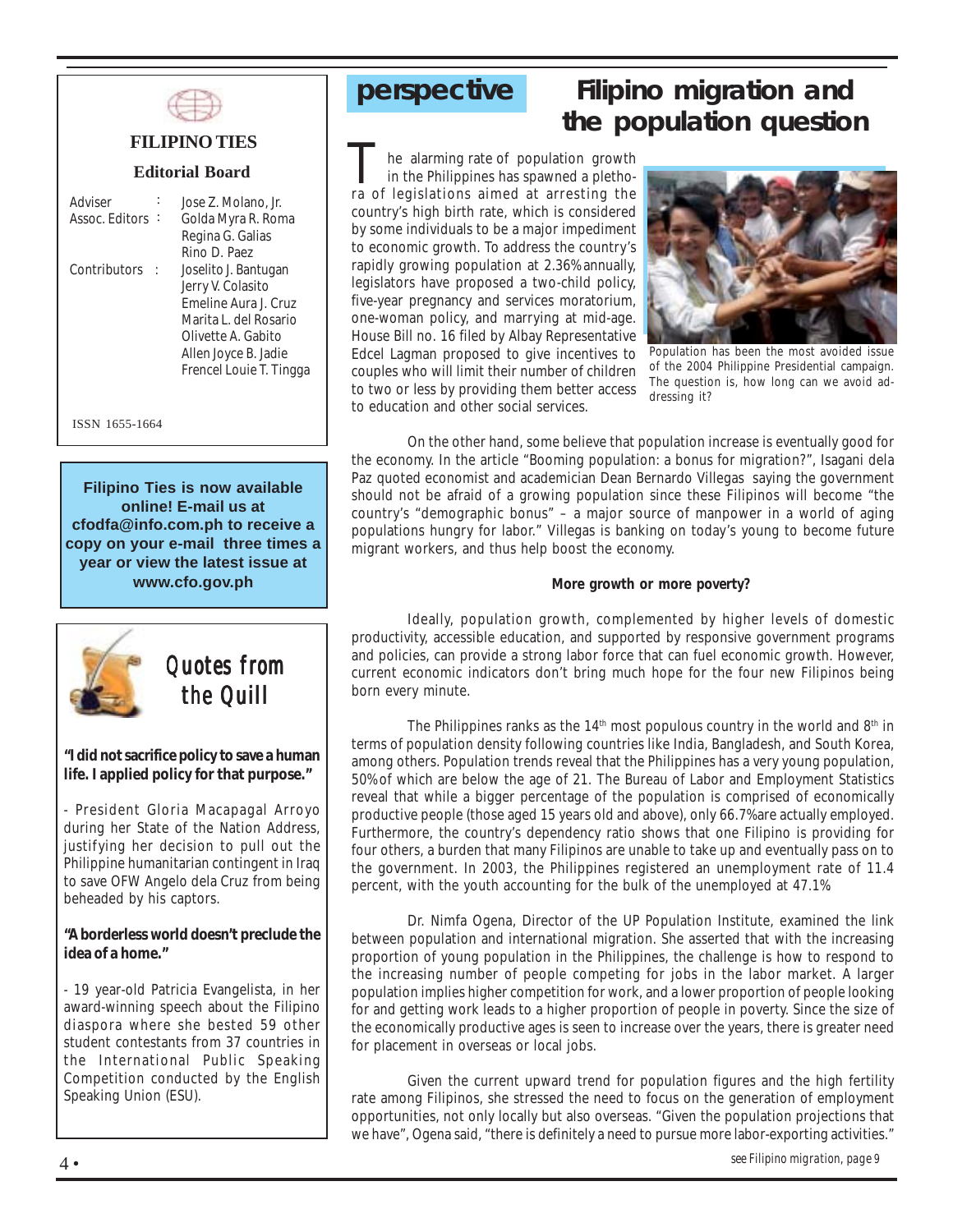

### **Compliments from Germany**

Your publication is a good way of reaching out and bringing CFO closer to our countrymen abroad. CFO made migrants aware that the government recognizes the vital role of overseas Filipinos in nation building, and value them as the modern-day heroes of the country.

It is also an enlightenment on the part of the migrants that there is a refuge they could turn to when things go wrong.

Congratulations and more power.

**Edna de Leon Reuer** Bayanihan Germany Magazine

#### **Thanks from little angels**

We would like to express our heartfelt thanks for choosing us as one of the recipients for the cash gift granted by the Filipino Club Darwin. We can not express into words our appreciation for facilitating this gift. You are undoubtedly God's instruments in helping the little angels entrusted to our care. May God reward your goodness with His choicest blessings and grace you and your group deserves.

> **Sr. Maria Fe Alonto, Cssjb** Blessed Alfonso Fusco Children's Home Virac, Catanduanes

### **First time in the Philippines**

Thank you so much for making my first trip to the Philippines so memorable. I hope I'll be able to come and visit again in the near future. I appreciated everything. I now have a better understanding of my culture.

> **Jennifer A. Cushing** Valleio, California 2004 Lakbay-Aral participant

#### **CFO requested to help form more Filipino associations overseas**

I am doing pretty good here in Canada. My fiancé and his mom are taking good care of me. They are very supportive so I don't find it hard to adjust to my new environment. There are a lot of immigrant serving organizations here that are very willing to support the newcomers in Canada. These organizations are being supported by the Canadian government. In the Vancouver International Airport, before proceeding to the Immigration Office, you will pass by the Community Airport Newcomers Network (CANN). They are giving handbook which will guide you on how to start your life in Canada. They also give leaflets containing list of immigrant serving organizations near the area where you will be staying.

I think, another project that the CFO could best extend to the Filipino immigrants is to facilitate or encourage Filipinos to create a Filipino community organization not only in key cities of Canada. The organizations may support and guide the future immigrating Filipinos in starting their lives in Canada. This will be a big help especially to those who are bringing their whole family or without relatives in Canada. Not only will it give the migrants more confidence but also to cheer them up in times that they feel homesick.

Lastly, I give my thanks to CFO for the high satisfactory services you have extended to our countrymen. I was quite amazed and happy to know that there are still government agencies in the Philippines which have friendly, approachable and good hearted people.

> **Geminie A. Ortiz** Alberta, Canada

### **More conferences and activities for overseas Filipinos**

I am a Filipina married to a Dutch national and had been staying in Den Haag since December 2003. I always have that longing to find people from our country to socially connect with. I am lucky to have found *Munting Nayon*, a duly established organization here which publishes a monthly newsletter. There are also some Filipinas who render choir service at St. Lourdes Church in Scheveningen. However, not all Filipinos here are members of organizations because they connect to people within their area only.

It would be a significant endeavor if CFO organizes programs that would gather overseas Filipinos in one place or event, and conduct conferences to enhance their social and civic awareness. This will also help CFO disseminate information about its programs and policies.

I extend my warm gratitude to CFO for their concern and continued support to many Filipinos overseas. I believe we have a strong wall to lean on.

> **Agnes Pavia Ven De Beek** Den Haag, The Netherlands

*Editor's note: Over the years, CFO has organized or worked with Filipino organizations overseas to*

*gather overseas Filipinos from all over the world. Some of the most recent activities include "Tipanan sa Maynila 2000", Filipino Seafarers' National Convention and the 2nd Global Filipino Networking Convention. On January 20-22, the 3rd Global Filipino Networking Convention will be held in Cebu. Also in 2005, CFO plans to co-organize conferences of Filipino community centers or service organizations in the United States, and overseas Filipino youth.*

 The FILIPINO TIES welcomes your opinions, comments, and suggestions. You can write to us at the Commission on Filipinos Overseas, 1345 Quirino Ave., cor. South Superhighway, Manila, Philippines, send us a fax at (632) 561-8332, or e-mail us at cfodfa@info.com.ph.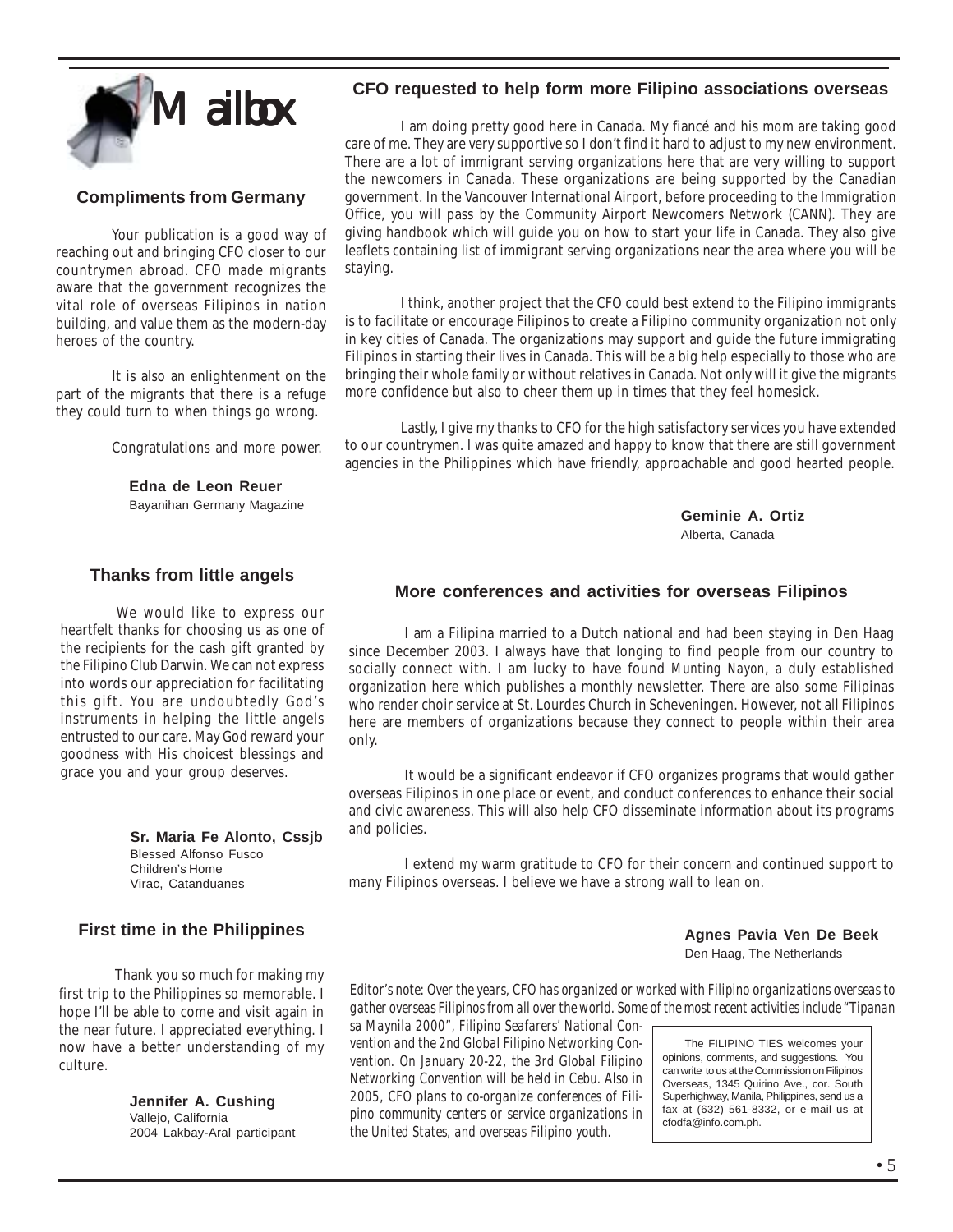### **Bureau of Immigration sets up task force on dual citizenship**

I ith its new mandate of implemen ting R.A. No. 9225 or the Citizen-**W** ith its new mandate of implemenship Retention and Re-acquisition Act of 2003, the Bureau of Immigration (BI) has established a task force on citizenship retention and re-acquisition, in-charge of handling and processing applications coursed through the BI or Philippine embassies and consulates.

Under the implementing rules issued by BI, any person qualified under R.A. No. 9225 may file an application to reacquire or retain his or her Filipino citizenship at the Bureau of Immigration when in the Philippines, or at Philippine embassies and consulates, when abroad. The applicant must submit a copy of his or her birth certificate, authenticated by the National Statistics Office, or any other similar document issued by foreign competent authorities, or the Philippine embassy and consulate with jurisdiction. Said document must be submitted along with a signed petition and oath of allegiance, three 2" x 2" photographs (front, left and right side views) and a one-time application fee of US\$50 or its equivalent in foreign currency when filed abroad, or P2,500 when filed in the Philippines.

As of 13 July 2004, the BI reported that it has received 772 applications, 348 of which had already been approved. Nearly 80% of those who filed applications are American citizens. Former Filipinos who are Canadian citizens holds the highest approval rate, with nearly 54% of those who filed have re-acquired / retained their Filipino citizenship. The BI disclosed that one of the reasons why some applications have yet to be acted upon is because applicants have yet to provide the necessary documents.

The CFO's primer on the Citizenship Retention and Re-acquisition Act of 2003 may be viewed at www.cfo.gov.ph for more information about dual citizenship.

## **Romulo spells out realities of RP foreign policy**

Mational interest will always prevail. This is the primary consideration of Philippine<br>foreign policy according to newly designated Secretary of Foreign Affairs Alberto<br>G. Romulo. In a speech before the Manila Overseas Pre ational interest will always prevail. This is the primary consideration of Philippine foreign policy according to newly designated Secretary of Foreign Affairs Alberto 2004, Secretary Romulo spelled out the "realities" of Philippine foreign policy, which he said, guides the conduct of Philippine relations with other countries.

Romulo explained that national interest is embedded under the three pillars of Philippine foreign policy, namely: 1) the preservation and enhancement of national security, 2) promotion and attainment of economic security, and 3) protection of the rights and promotion of the welfare and interests of Filipinos overseas. These three pillars, he asserted, are interlinked and form the very essence of the country's foreign policy.

First among the "realities" which Romulo emphasized is the determining influence of China, Japan and the United States in the security and economic destiny of East Asia. To date, Japan and the United States remain the country's biggest trading partners. Both prominently figure in the official development assistance received by the Philippines. China, on the other hand, is an emerging economic superpower whose large market opens opportunities for Philippine products and services.

The second reality, according to Romulo, is that Philippine foreign policy decisions will have to be made in the context of the Association of Southeast Asian (ASEAN). He cited the importance of ASEAN in achieving greater stability within the region and its evolving relationship with China in terms of security and trade. He emphasized progress made through ASEAN in reducing tensions in the South China Sea and preserving critical routes for oil and goods.

Touching on the role of the international community in the Philippine peace process, Romulo highlighted the growing importance of the Organization of Islamic Conference as the third reality. He cited the role of Malaysia, Brunei, Libya and Bahrain

*see Romulo spells out, page 11*

## **RP and Spain sign extradition and mutual legal assistance treaties**

To enhance bilateral cooperation on<br>law enforcement, the Philippines and<br>Spain signed two treaties related to o enhance bilateral cooperation on law enforcement, the Philippines and extradition and mutual legal assistance on criminal matters. Signed on 2 March 2004 at the Department of Foreign Affairs, the Philippines was represented by acting Secretary of Justice Merceditas Gutierrez, while Spanish Foreign Minister Ramon Gil Caceres signed the treaty on behalf of Spain.

The event marked the first time that the Philippines concluded an extradition and mutual legal assistance treaty with a member state of the European Union. The last time the Philippines concluded an extradition treaty with a European country was in 1989, with Switzerland.

Many viewed the signing of treaties as timely, in view of the increasingly transnational scope of organized crime, such as drug trafficking, gun smuggling, terrorism and trafficking in persons. The extradition treaty is envisioned to facilitate the exchange of wanted criminals found in the contracting party, preventing them from escaping punishment from Philippine or Spanish authorities. The mutual legal assistance treaty on the other hand, aims to improve the effectiveness of judicial assistance through rationalized procedures in both countries.

To date, the Philippines has concluded extradition treaties with Australia, Canada, China, Indonesia, South Korea, Thailand and the United States of America, among others. The Philippine Congress is also contemplating on passing a law that will enable the Philippine Foreign Service to propose transfer of sentenced persons agreements, with countries where there are several Filipinos serving time in foreign prisons.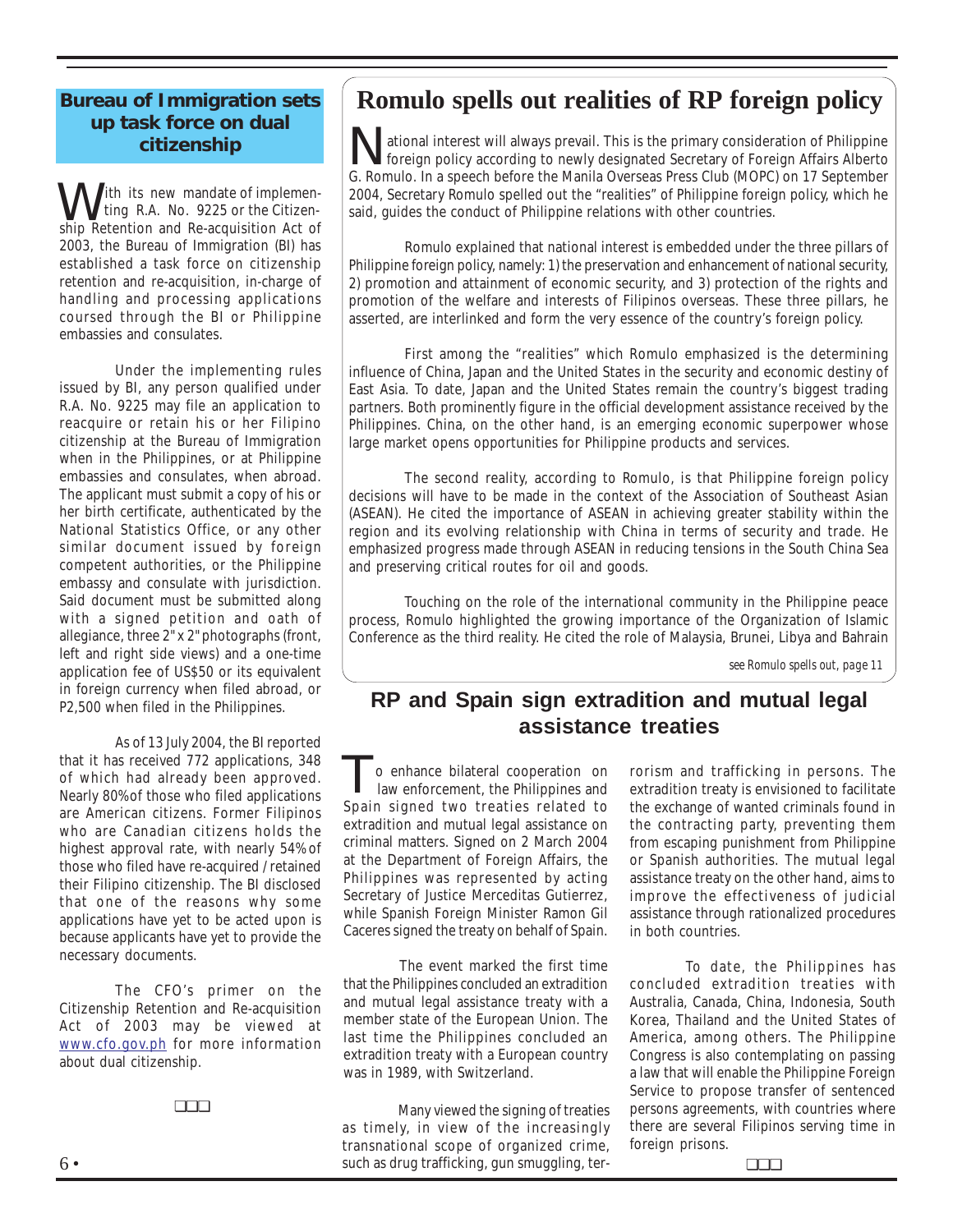## **Updates** PROGRAM

## Filipino-American youth rediscover their roots

n 29 June 2004, 17 Filipino-Americans from Vallejo, California arrived in Manila to join the *Lakbay-Aral sa Pilipinas* Program. The group was headed by Ms. Sophie Pasibe, who is also the Chairperson of the Philippine-American Chamber of Commerce-Solano County. On 29 June 2004, 17 Filipino-Americans<br>
from Vallejo, California arrived in Manila

The participants visited different parts of the country, mostly in the Western Visayas region, to get acquainted with the distinct culture, heritage, and people of the Philippines. Their itinerary included visits to Iloilo City, Aklan, Guimaras Island, and Palawan.

The *Lakbay-Aral* commenced with a visit at the Manila City Hall and a guided walking tour of the walled city of Intramuros. The participants went around Fort Santiago and learned about its significance in Philippine history. Glimpses on the life of our national hero, Dr. Jose P. Rizal, were also shown to them.



Streetdancing has never been this colorful. *Lakbay-Aral* participants learned to dance the *Ati-Atihan* from experts in Kalibo, Aklan.

explained the various foreign influences on our culture and how these have helped shaped our country into what it is today. The young participants were very fascinated to learn these facts about the Philippines and became even more eager to discover the

The group also attended a crash course on *Conversational Filipino* given by Ms. Althea Enriquez of UP Diliman, and were taught the basics of *Philippine*

country for themselves.

As part of their learning experience, Prof. Bernard Karganilla of the Department of Social Science of UP Manila gave a brief lecture on the *Philippines: The Land and the People*. He provided the participants with insights on Philippine history from pre-colonial times up to the Japanese era. He also



Watch your feet! *Lakbay-Aral* participants take on the rhythmic and tricky *Tagalog* folk dance, *tinikling.*

*Dance* by the renowned Bayanihan National Folk Dance Company, through the assistance of the Philippine Women's University.

Due to heavy rains, the day-tour of Corregidor Island in Bataan was cancelled. The group, however, took this opportunity to see their relatives, and visit the orphans at the Acocasion de Damas de Filipinas in Paco, Manila, where they handed out toys and gift items to the children. To show their gratitude, the children delighted their visitors with various song and dance numbers. The participants were moved by the children's presentation and were inspired to extend more assistance to the orphans in the future.

In the following days, the group visited Aklan. They went to the Bakhawan Eco Park and the Piña and Ati-Atihan Villages in Kalibo where they were taught first-hand about the Ati-Atihan festival and street dancing. For a breather, the group spent a few days

*see Filipino-American youth, page 10*

### **ADOPT-A-SCHOLAR GRANTEE GRADUATES CUM LAUDE**

 s. Amalia Solee, a beneficiary of the Adopt-a-Scholar Project, graduated last April 2004 with honors. She obtained her baccalaureate degree in Behavioral Science from the University of the Philippines Manila through the assistance

of the Barangay Club of Indiana, a Filipino organization based in the United States, which financed her books, tuition and miscellaneous expenses at UP.



Solee encourages fellow youth to always aim high in setting their goals.

Amalia is one of more than 300 Filipino youth who have received help from overseas Filipino groups or individuals through the Adopt-a-Scholar Project, the educational component of the *Lingkod sa Kapwa Pilipino* (LINKAPIL) or Link for Philippine Development Program of the Commission on Filipinos Overseas. The said project aims to help indigent but scholastically-qualified students who wish to complete their studies.

Upon her arrival in UP Manila in 2000, she scouted for possible scholarships to help augment her expenses for school. She said she didn't want to burden her parents, who had to support her and five other siblings only on her father's income as an employee.

She has always been an achiever in her studies, being conferred academic excellence, discipline and leadership awards when she graduated from high school.

Currently, she works as a human resource assistant at Smart Communications, Inc. She said she is learning a lot, and enjoys working with the company. She wants to hone her skills and use them to their utmost potential. She dreams of traveling abroad to be able to broaden her horizons. Her advice to other struggling students is "never lose hope, persevere and always aim high when reaching for your goal".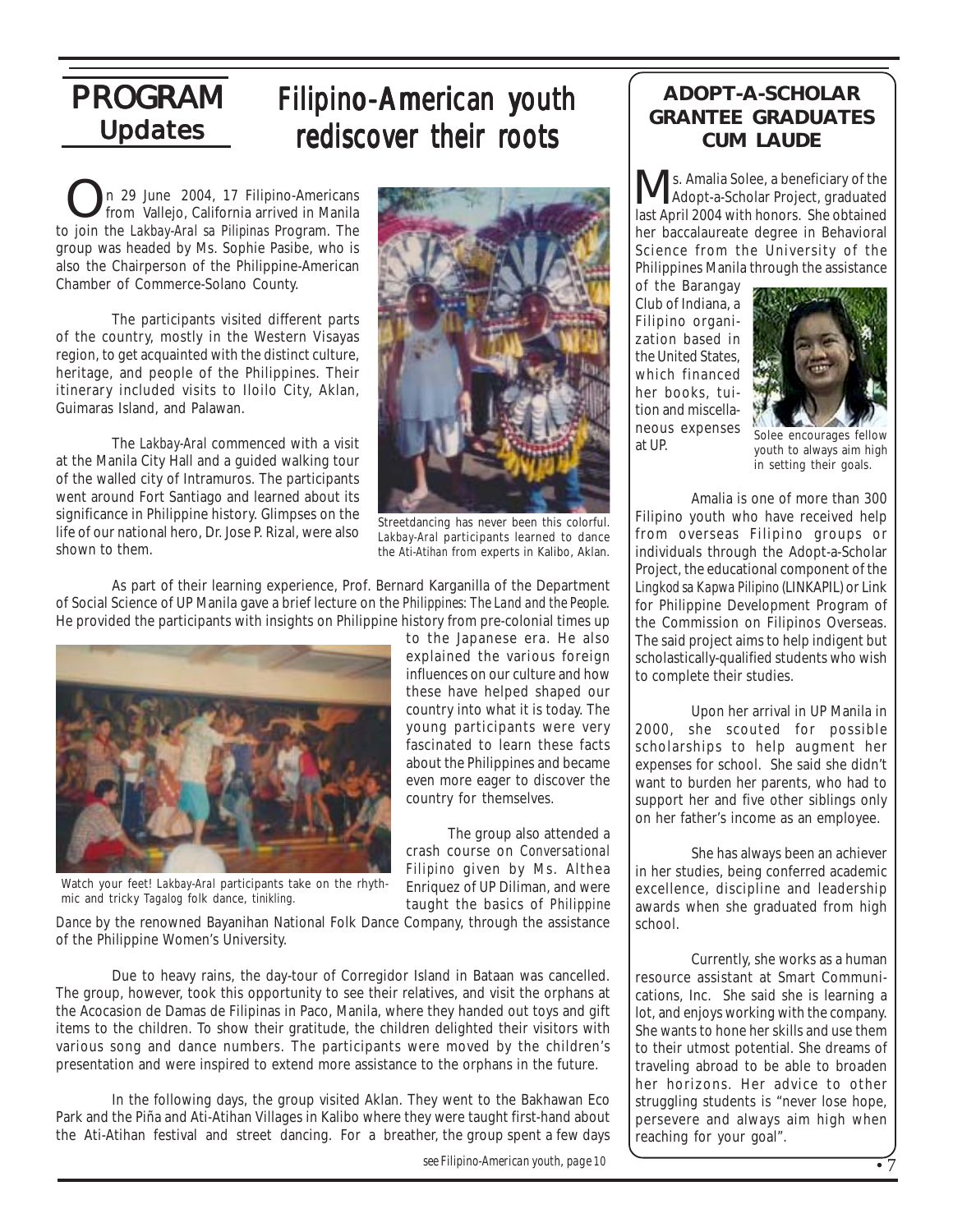## **cfo highlights**

## **Tree-planting, gift-giving activities highlight CFO's 24th anniversary**

oing beyond the usual anniversary celebration, officers and staff of the Commission on Filipinos Overseas commemorated its 24<sup>th</sup> anniversary by emphasizing the importance of protecting the environment and helping those who are in need. On 19 June 2004, CFO employees and their family members gathered to plant seedlings at the La<br>CFO employees and their family members gathered to plant seedlings at the La

Mesa Reservation Area and give gifts to the children of Camarin, Caloocan City.

CFO employees planted at least 400 seedlings of indigenous plant species in one hectare of the La Mesa Reservation Area, which stretched along the boundaries of Caloocan and Quezon City in Metro Manila and the municipality of Rodriguez, Rizal. This was part of CFO's participation in ABS-CBN *Bantay Kalikasan's* "Save the La Mesa Watershed Project", which aims to reforest the once-denuded 2,700-hectare MWSS La Mesa Reservation Area. The project seeks to improve water production in La Mesa dam, prevent soil erosion and flooding, increase carbon dioxide sequestration, and promote



Through the generosity of groups like Feed the Hungry, Inc., CFO employees distributed gifts to school children of Barangay 185 and 186 in Camarin, Caloocan.

the area as a biodiversity nature park for the general public. *Bantay Kalikasan,* with



CFO employees and their family members at the La Mesa Watershed.

the assistance of various groups has already succeeded in reforesting 1,000 hectares with 47 Philippine endemic species.

After a quick lunch at the La Mesa Eco Park, the group proceeded to Camarin, Caloocan City to distribute gifts to children of schooling age from *Barangays* 185 and 186. CFO staff distributed school bags and supplies, groceries, and snacks, which were sponsored by Feed the Hungry, Incorporated (FtH), a U.S. based Filipino organization. Since 1990, CFO has been forging partnerships with overseas Filipino associations such as FtH, in reaching out to underprivileged sectors of the society through the *Lingkod sa Kapwa Pilipino* (LINKAPIL) or Link for Philippine Development program.

Over the last decade, the LINKAPIL program has channeled more than P870 million worth of development assistance in over 70 provinces in the Philippines.

## **Presidential Awards Secretariat receives 150 nominations**

 hen the official nomination period for the Year 2004 Presidential Awards for Filipino Individuals and Organizations Overseas ended on 15 June 2004, the Presidential Awards Secretariat was literally swamped with nominations from virtually every conthen the official nomination period for the Year 2004 Presidential Awards for Filipino Individuals and Organizations Overseas<br>
ended on 15 June 2004, the Presidential Awards Secretariat was literally swamped with nominatio convened by Philippine foreign service establishments with jurisdiction. Only endorsed nominations will undergo the second stage of evaluation in the Presidential Awards system.

The Presidential Awards Secretariat received 150 nominations for this year's awards, endorsed by 43 Philippine Posts based in 29 countries. The Philippine Consulate in New York led all Posts with 14 endorsed nominations, followed by Chicago (11) and Toronto (9). Approximately 38% of all nominations came from the United States and its territories. The number of nominations from Canada came at a distant second at 11%, while Australia came in third with 6%.

As in previous years, nominations to the *Banaag* Award outnumbered nominations in other award categories (94 out of 150). Close to 20% of all nominations were for the *Pamana ng Pilipino* Award category, while *Lingkod sa Kapwa Pilipino* nominations accounted for 13%. There were only three nominations for the *Kaanib ng Bayan* award category for this year's awards.

Endorsed nominations are presently being evaluated by the Technical Committee. The Executive Committee will further evaluate the shortlisted nominees. The final list of awardees is determined by the Office of the President and is expected to be announced no later than 31 October 2004. The awarding ceremonies will be held at the Malacañan Palace in December 2004.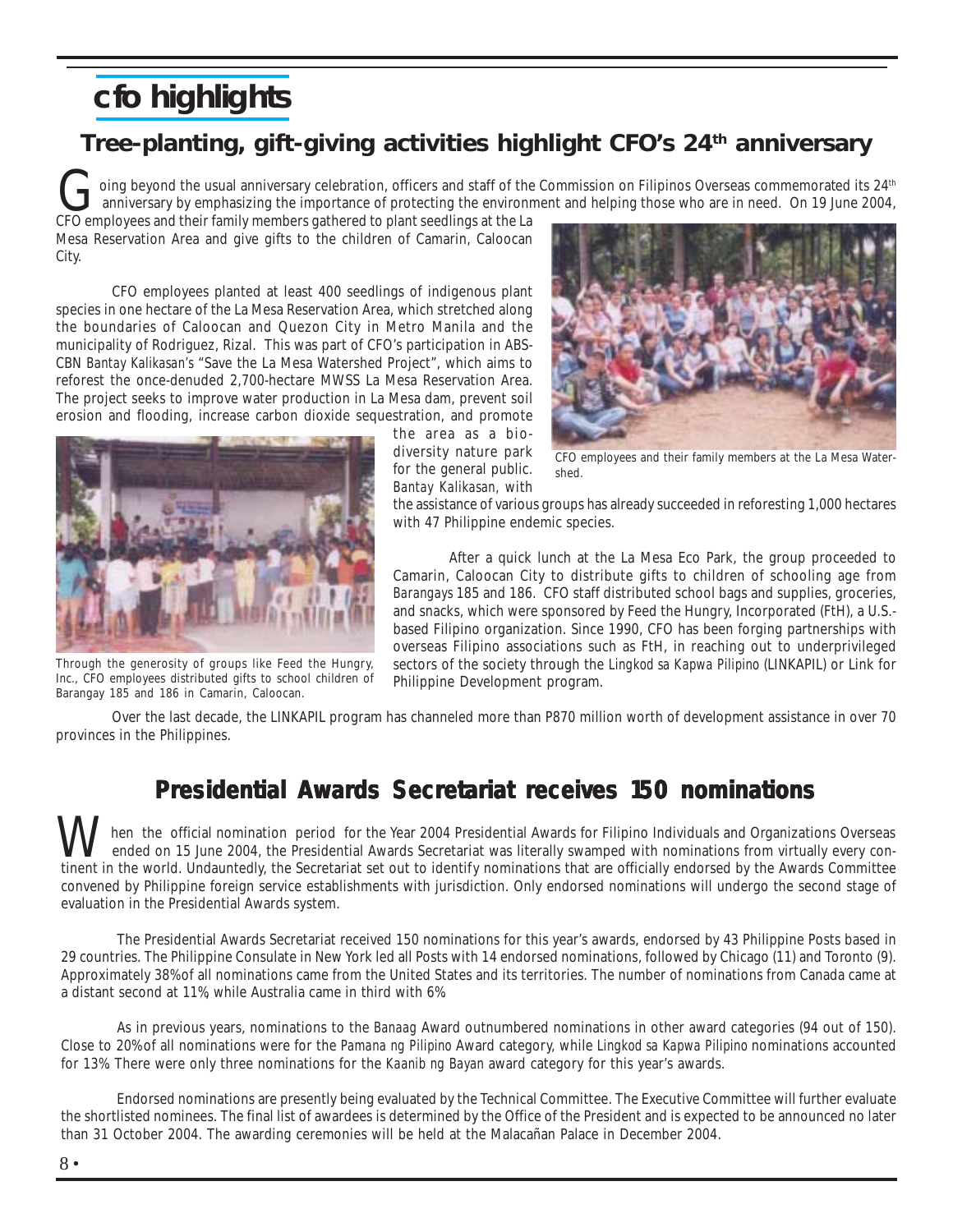## **CFO releases new information materials**

 n line with its mandate of providing the public with information materials to com municate the realities of migration, the Commission on Filipinos Overseas developed n line with its mandate of providing the public with information materials to com-<br>municate the realities of migration, the Commission on Filipinos Overseas developed<br>and released *Gintong Patnubay*, a comics magazine cont touching on migration and intermarriages, and its psycho-social impact on individuals. The publication which was released in May 2004, aims to portray a balanced view on migration and educate the reader about the consequences of migrating overseas. *Gintong Patnubay* is written in Filipino, interspersed with some English and Taiwanese words.

To communicate its programs and services to overseas Filipinos, CFO developed and enhanced audio visual materials on the *Lakbay-Aral* program and the *Lingkod sa Kapwa Pilipino* (LINKAPIL) or Link for Philippine Development program. Shot and directed by Probe Productions, both materials featured people who have participated or benefited from said programs.

The *Lakbay-Aral* video highlights the experiences of second generation Filipino emigrants who participated in CFO's *Lakbay-Aral* program to rediscover their roots, and be acquainted with Filipino history, culture and language.

The LINKAPIL video, on the other hand, focuses on underserved Filipino communities which have benefited from the generosity of overseas Filipinos. Said video also provides information on how overseas Filipinos can assist Philippine

*Gintong Patnubay* is produced in comics format for easy

reading.

development by channeling financial and material donations to disadvantaged individuals, groups and communities in the Philippine countryside.

*Gintong Patnubay* is given to the public free of charge. Filipino associations overseas may request for copies of the *Lakbay-Aral* and LINKAPIL programs.

Interested parties may e-mail cfodfa@info.com.ph for more information.

#### *Filipino migration...*

*continued from page 4*

There is no doubt that the movement of Filipinos abroad bites into the existing domestic unemployment, but the question is, are there enough jobs overseas that can absorb the increasing number of workers the domestic labor market cannot absorb?

Recent trends in Philippine international migration reveal that increasingly, the level and quality of education is setting the parameters for overseas Filipino employment. High quality of education increases not only the chance of getting jobs overseas but also the possibility of better work opportunities. Competition among would-be migrant workers is also apparent. The Commission on Higher Education reports that there is a significant increase in the migration of selected professionals specifically in the field of education, engineering, health/medicine, and computer and information technology between 1990- 1998. Among temporary migrants, there is a growing number of professional and technical workers, which in 2003, registered a 23% growth compared to a 1.3% growth in the service sector.

In the end, maximizing the gains from migration means increasing the competitiveness of Filipino workers through enhanced education and the continuous upgrading of their skills. However, with the increasing proportion of the Philippine population that relies on the government for education and other basic social services, it is doubtful whether the government can deliver these social services at the rate faster than the growth of its constituents. Ultimately, our present population growth rate is depriving the country the sufficient time to develop its resources and meet the demands of its people.

### **CFO's Community Education Program kicks off**

 n coordination with participating agen n coordination with participating agencies, the Commission on Filipinos Overseas launched its 4-month long Community Education Program (CEP) in July 2004. This year's CEP aims to cover 25 provinces nationwide, which commenced at the Ifugao and Benguet provinces. Some of the areas which will be covered include northern Cagayan, Isabela, Quirino, Bicol, Aklan, Capiz, Samar, Cagayan de Oro, Iligan, Davao and Sultan Kudarat, among others.

As early as 1988, the CFO has been undertaking a nationwide public information and community education program as part of its efforts to assist and protect Filipino migrants. Over the years, CFO has generated support from various government agencies such as the Department of Foreign Affairs, Philippine Overseas Employment Administration, Overseas Workers Welfare Administration and Philippine Information Agency, as well as non-government and people's organizations, in the conduct of information campaigns at the grassroots level to raise public awareness on issues with regard to migration and relevant government policies, programs and services.

Among the major issues which will be discussed in this year's CEP are trafficking in persons, illegal recruitment and intermarriages, among others. The Antitrafficking in Persons Act, which was enacted in May 2003, will be the special focus during discussions with local public and law enforcement officials, symposia in schools, meetings with non-government organizations and interviews with the local press in radio, televisions and newspapers. CFO information teams will also provide and distribute useful handouts and information materials relevant to the discussions.

The 2004 CEP is scheduled to end in the CARAGA region by October. CFO aims to broaden the scope of the CEP every year to assist more people in making informed decisions about migrating abroad.

❏❏❏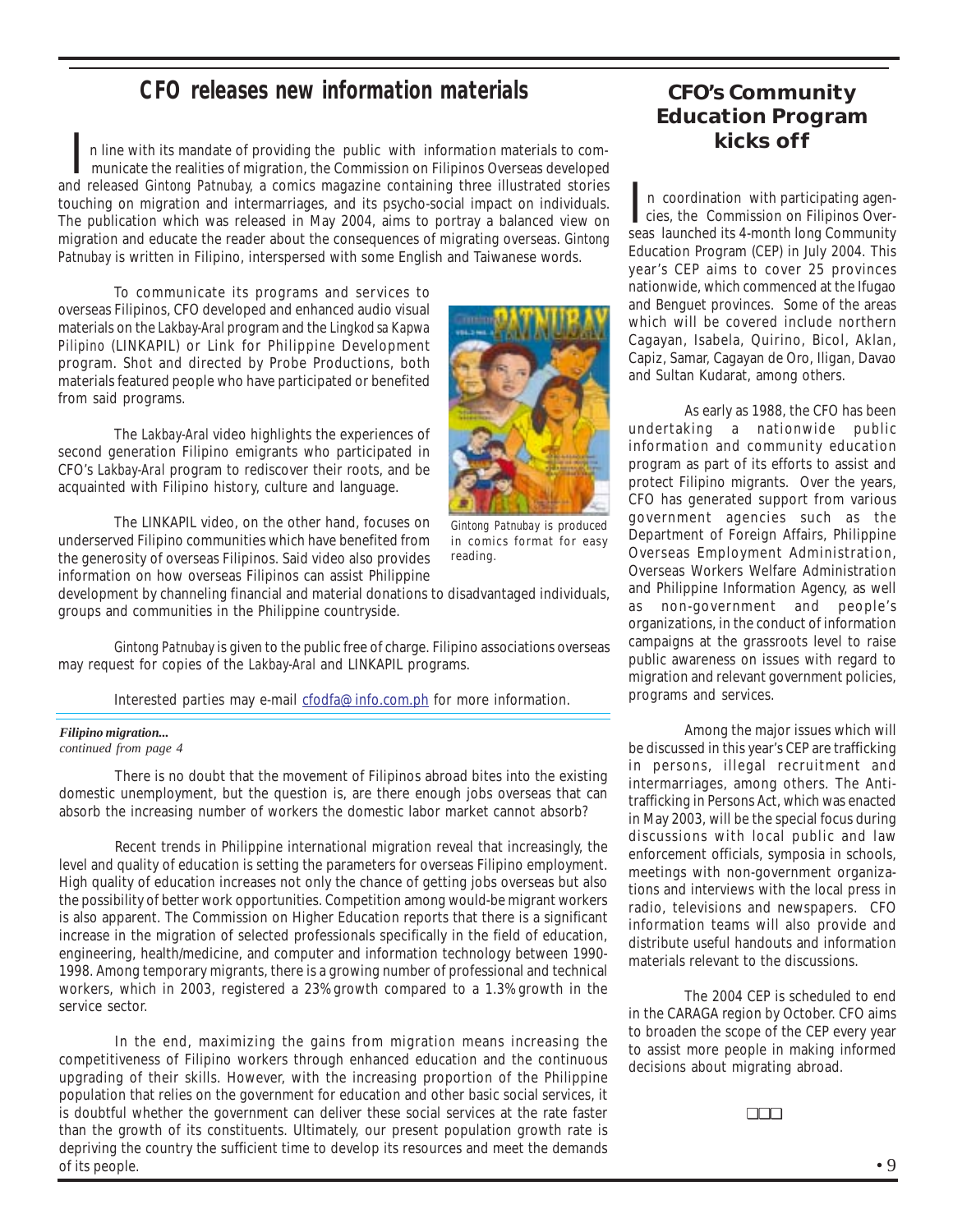#### *CFO to launch...*

*continued from page 1*

acquire their Filipino citizenship, and once again enjoy the rights and privileges Filipino citizens are entitled to under Philippine laws. It comes in an easy-read, question and answer format, and contains detailed procedures on how an applicant may re-acquire Filipino citizenship; documentary requirements and fees involved in re-acquiring one's citizenship; and other relevant issues and concerns.

Recognizing the potentials of overseas Filipinos in investing and promoting economic growth, the Commission developed the Investment and Business Guide for Overseas Filipinos to ac-

#### *CFO transferred...*

*continued from page 1*

Created on 16 June 1980 through *Batas Pambansa Blg.* 79, CFO took over the functions of the former Office of Emigrant Affairs under the Department of Labor and Employment, in charge of registering Filipino emigrants and conducting pre-departure orientation seminars. CFO's functions have subsequently expanded to include programs and projects in community education, Filipino education and heritage, development assistance from overseas Filipinos to local communities and policy development and data banking, among others.

Other government agencies catering to overseas Filipinos have also undergone changes. The Philippine Overseas Employment Administration (POEA) and the Overseas Workers Welfare Administration (OWWA) board will now be chaired by Vice President Noli de Castro, the newly designated Presidential Adviser on Overseas Filipino Workers.

#### *US honors ... continued from page 2*

Made of granite and bronze, the World War II Memorial was more than a decade in the making and received more than US\$195 million in cash and pledges, in addition to the US\$16 million provided by the federal government. The words, *Bataan Corregidor, Philippine Sea, Leyte Gulf, Luzon* and *Manila* are inscribed at the Southern Fountain Copings of the said memorial, commemorating the war that was fought in the Philippines during World War II.

quaint Filipinos in other countries with business opportunities in the Philippines. The Business Guide contains a broad spectrum of possible business and investment undertakings in the Philippines, and includes details on the procedures, requirements, and registration fees, among others, when starting a business venture.

Each of the 27 chapters of the Business Guide takes up a different area of investment which includes agribusiness, trading, investments in bonds and securities, franchising, tourism and property ventures, among others. It also features investment and business possibilities by regions in small

*Filipino-American youth ... continued from page 7*

swimming, boating, snorkeling and fishing in Boracay Island, one of the country's foremost tourist destinations.

In San Joaquin and Iloilo City, the participants learned about religious practices and Philippine architecture through visits to old churches including the Miag-ao Church declared by UNESCO as a World Heritage Site. They also attended craft-making demonstrations, feasted on native delicacies, witnessed various cultural



medium scale enterprises, and areas where government provides incentives to

CD format and will be posted at the CFO website, with links to relevant government. non-government and private sector

CFO at telephone nos. 561-8321 and fax no. 561-8332 or email address: cfodfa@info.com.ph. You may also visit the

CFO website at www.cfo.gov.ph.

The Business Guide is packaged in

Interested parties may contact the

investments.

websites.

Locals show the art of piña-weaving to *Lakbay-Aral* participants. Fibers from pineapple leaves are weaved to make elegant and intricately designed fabric for making *barong Tagalog.*

shows, and interacted with some Filipino youth in the province.

The group also went to the National Mango Research Development Center, the Trappist Monastery, and Nueva Valencia in Guimaras Island. The participants were excited to visit the province famous for its sweet mangoes. Unfortunately, the fruit was out of season at the time of their arrival in Guimaras.

The last stop for the group was a tour of Palawan, where they went island hopping, snorkeling and fishing in the crystal clear waters of Puerto Princesa City. They also visited the Underground River where they were taught about the importance of preserving and protecting the rich natural resources of the island.

It was evident throughout the group's two-week journey that they began to appreciate their roots. They were very thankful for the hospitality of the people in the different provinces they visited and expressed hope to return to the country soon to learn more about the Philippines and their *kababayans.* Above all, they were grateful for the opportunity to rediscover the Filipino in them.

*Editor's note: Developed and implemented by CFO since 1983, the Lakbay-Aral sa Pilipinas Program is a two-week study visit program to the Philippines intended for 15 - 25 year old youth with Filipino ancestry. The program is also open to others who wish to learn more about the Philippines. For further information about the Lakbay-Aral Program, please contact the Program Coordinator at telephone numbers (632) 561-8327 or 561-8321 (local 604 to 608), fax number (632) 561- 8332, or e-mail at cfodfa@info.com.ph.*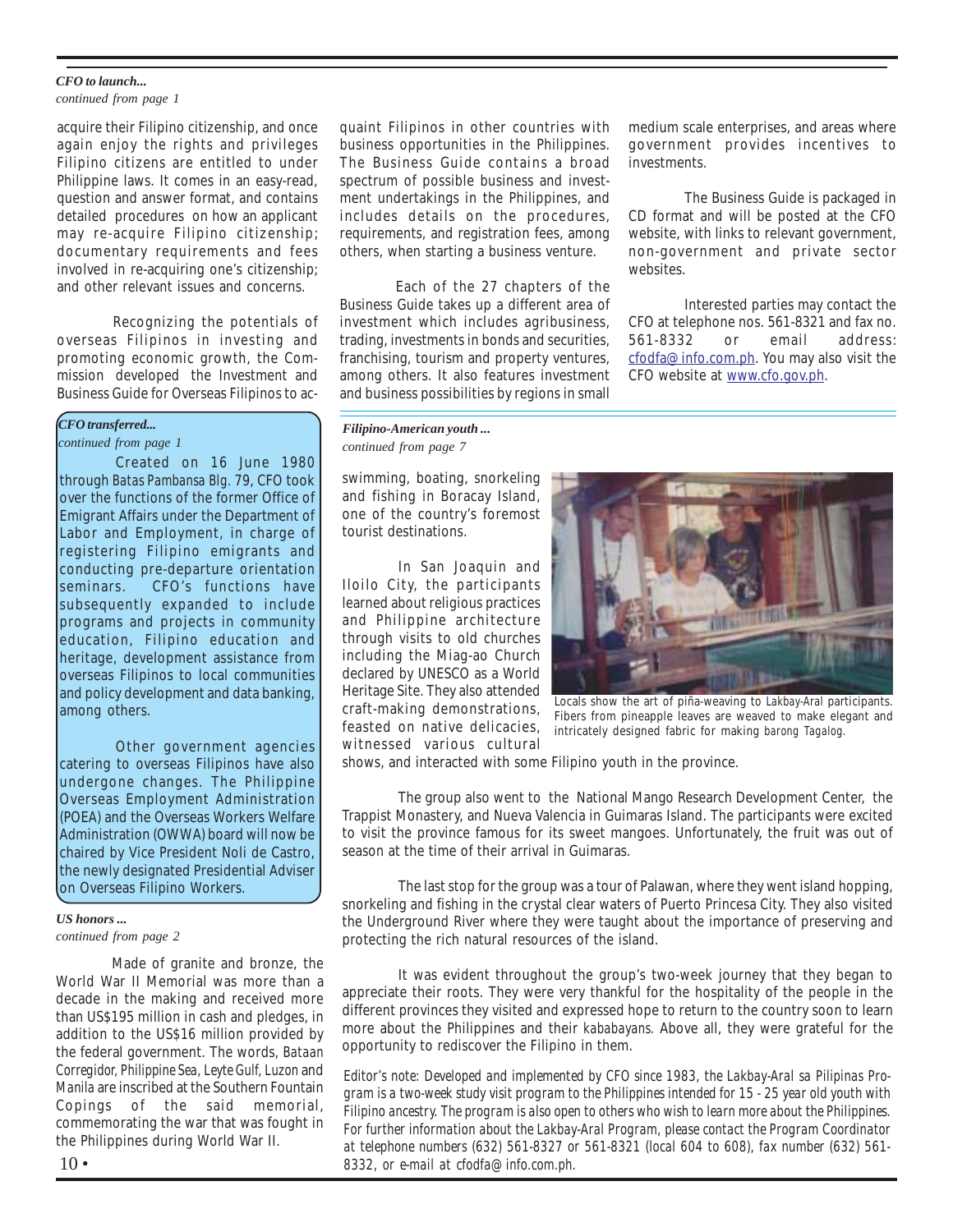# **CFO is just an SMS away!**

Are you:

- migrating to another country?
- an Exchange Visitor Program participant?
- · reporting a mail-order bride or trafficking in persons scheme?
- · curious to know about legislation affec ting overseas Filipinos?
- looking for more information about CFO programs and services?

Type in TXTCFO in your mobile phone's short messaging service (SMS) and send it to 700CFO (700236) to receive a list of available CFO information through SMS. This service is available for SMART Telecom subscribers only. You will be charged P2.50 per text message sent.

#### *Filipino New Yorkers... continued from page 2*

city residents. There is a narrow difference between the number of people in a household, 2.82 for Filipinos and 2.59 for all city households. While the city's Asian American population had an even overall gender distribution, Filipino women (58%) outnumber Filipino men (42%).

Only 20% of Filipinos in New York have limited English proficiency as compared with the city's 25%. It is surprising to note, however, that 40% of elderly Filipino New Yorkers have limited English proficiency as opposed to 27% for all senior citizens in the city.

According to the report, three quarters of Filipino immigrants in New York City came to the United States in the last 20 years. Roughly 40% of New York's foreign born Filipino population immigrated to the U.S. between 1990 and 2000. They are also more likely to become naturalized citizens (52%) compared to all immigrants residing in New York City.

*Source: Asian American Federation and U.S. Census Bureau*

#### *Filipinas clinch... continued from page 2*

national and Society for International Development, among others, has been widely recognized. She also founded and presently chairs the Filipino Women's Council, a migrant organization that provides programs and services for foreign domestic workers in Rome. Hailing from Mamburao, Occidental Mindoro, Basa has also collaborated with United Nations agencies, the Council of Europe, European Commission and the International Organization for Migration on issues concerning migrants, citizenship and suffrage, human rights, remittances and policy development.

## *Romulo spells out...*

*continued from page 6*

in helping facilitate dialogue between the government and secessionists to achieve peace and progress in Mindanao.

Romulo referred to the changing role of multilateral and inter-regional organizations in promoting common interest as the fourth reality. He discussed the role of the United Nations in promoting peace and global security and the Philippines' role as a non-permanent member of the Security Council.

Parallel to challenges in upholding national sovereignty,

"It is a world where there are over the respect of other *7 million Filipinos in other lands... We may not be a global power, but we have a global presence."*

**- Secretary Alberto G. Romulo on the realities of Philippine foreign policy**

Romulo asserted the importance of gaining countries with regard to Philippine territorial waters. He believes that this is the fifth reality and is instrumental in protecting the country's environment and natural resources.

The sixth

reality emphasized the benefits of improved relations with the European Union. According to Romulo, economic growth can only be sustained through foreign direct investment, especially from the EU which is the largest source of portfolio investments. He also stressed the quick benefits that may be achieved from international tourism. This, according to him, is the seventh reality of Philippine foreign policy.

Reiterating one of President Arroyo's policy pronouncements when she first assumed the Presidency, Romulo stated that the critical role overseas Filipinos play in the country's economic and social stability is the eighth reality. Citing the emergence of a global Filipino community, Romulo viewed the Philippine response during the abduction of OFW Angelo dela Cruz as a clash between two interests: "the Philippines' close relations with the United States and the need to extend the full mantle of protection to our overseas Filipinos." While the Philippine government decided to give preponderance on the latter, Romulo explained that there was no disruption in terms of relations with the United States. He added that the "bonds of friendship between the Philippines and the United States are enduring and beyond temporary setback."

While Romulo characterized the importance of the Filipino diaspora in the formulation of Philippine foreign policy, there is without a doubt that the overriding theme of his speech is the changing international situation and the complex challenges it presents. He acknowledged the changes brought about by advances in communication and how these changes built new linkages and strengthened existing ones. As Romulo harped on the realities of an increasingly borderless world, wittingly or unwittingly, he has emphasized the increasingly pivotal role overseas Filipinos play for the future of the Philippine motherland.

❏❏❏